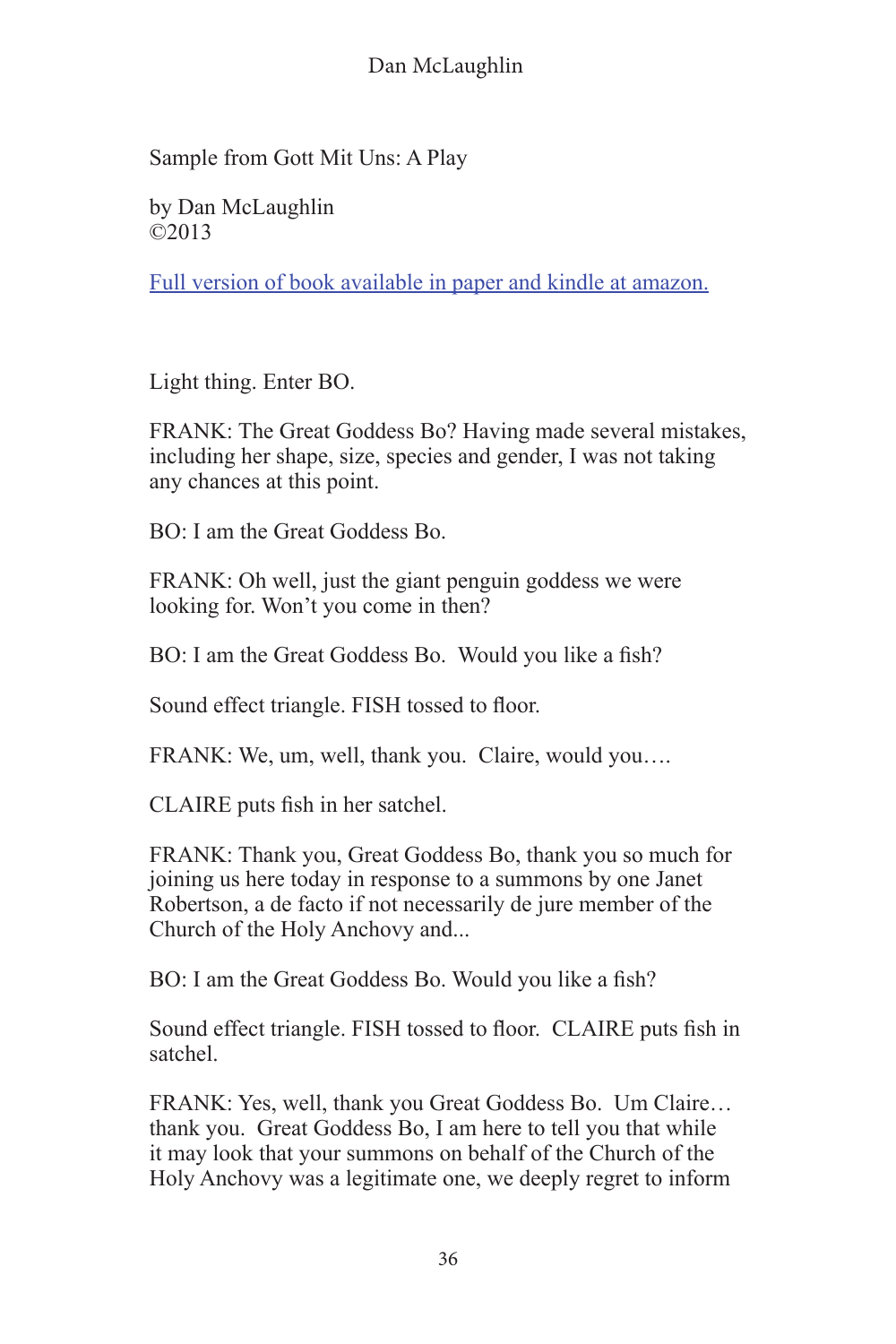you that the summons was in error and would like to escort you back to the place whence you came.

CLAIRE pulls forms from satchel and hands to FRANK.

FRANK: Now if you will just sign. Or, er acknowledge here, on this Release of Cosmic Blame form, and the standard Liability Waiver form here and here, then we can be on our way. Everything is in order.

BO: I am the Great Goddess Bo. Would you like a fish?

Sound effect triangle. FISH tossed to floor. CLAIRE puts fish in satchel.

FRANK: Not as much as you seem to think.

BO: I am the Great Goddess Bo. I have many, many fish. Would you like another?

FRANK: No no no, thank you. Um, I am not sure if you are quite following me here, Great Goddess Bo. I was the one who put the paperwork through that brought you here.

BO: 'O, then thank you, fish eater. Have a fish.

Sound effect triangle. FISH tossed to floor. CLAIRE puts fish in satchel.

BO: It's from the Great Goddess Bo.

FRANK: Yeah I got that. OK, er Great Goddess Bo, the uh boon I would ask is that you sign these forms here and let us take you back. Much has changed here. This is no longer your world. These are no longer your people.

BO: I am the Great Goddess Bo. This is not true. This fish eater summoned me.

Light thing.

FRANK: Fudge. The Big Bird had a point. A good point. Since she had been summoned, theoretically, she did have a follower,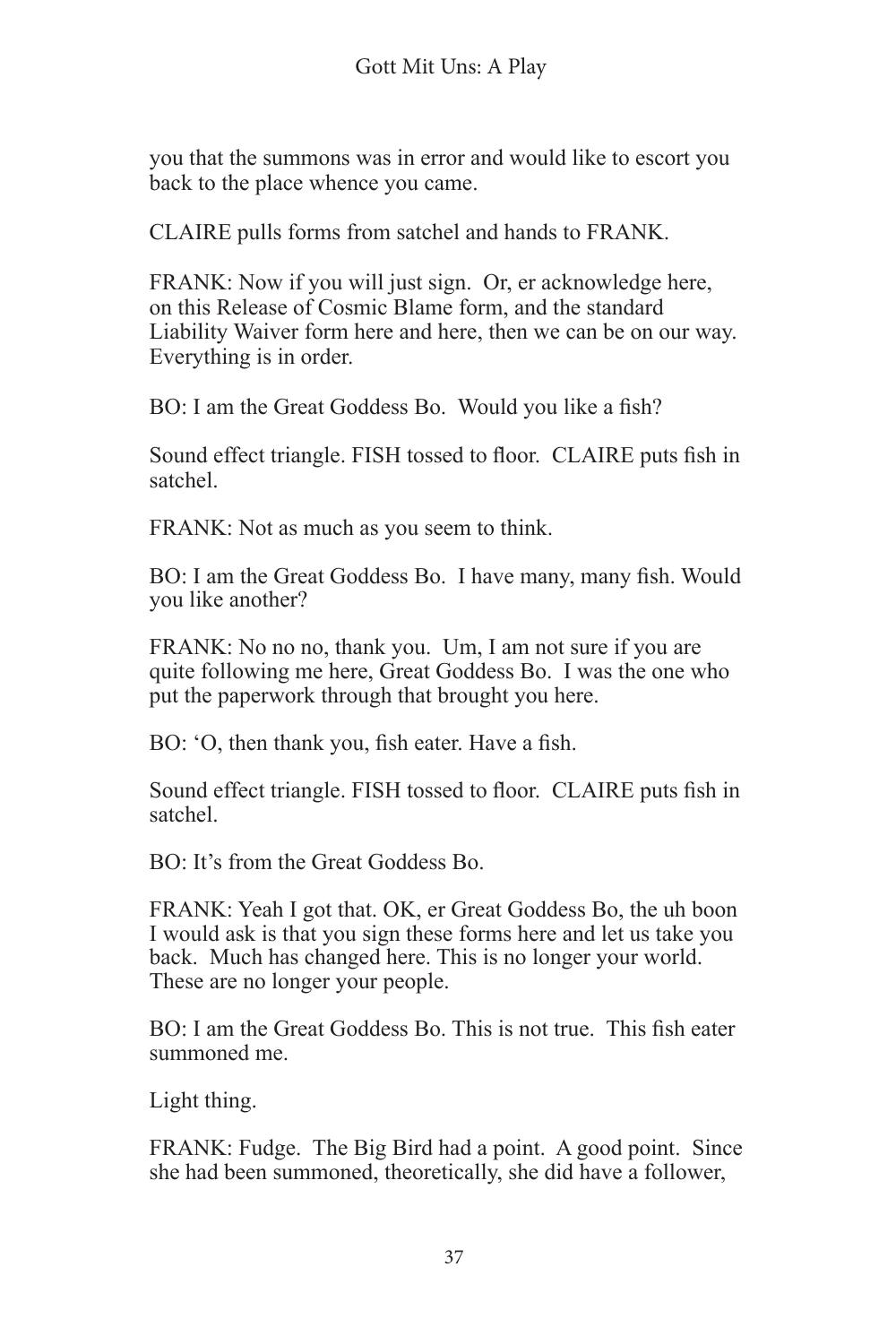and with a follower she was a Deity with all the rights and responsibilities that a Deity gets. This meant we just couldn't hustle her offstage. We would have to bring her back to UDD and there would have to be a formal hearing and all. And until she got her own Deitific Adjusters and IDCRAs we would have to be both for the Great Goddess Bo. Fudge. With nuts.

Light thing. BO has looked at CLAIRE'S satchel during above.

BO: I am the Great Goddess Bo. There is much that is new to the Great Goddess Bo in this new world. What is this thing you place my gifts in?

CLAIRE: This is my UDD professional field grade satchel 3.0. All IDCRA agents, provisional or not, are required to carry one whenever they are in the field.

CLAIRE and BO look at FRANK who doesn't have one.

FRANK: Mine's in the shop.

CLAIRE: The UDD professional grade satchel 3.0 consists of an infinitely expandable interior capable of storing anything the IDCRA agent, provisional or not, may need including pencil, pad of paper for taking notes, files of recent activity...

BO: And what are these things called 'files'?

CLAIRE: They are the record of all the actions taken by the IDCRA agent, provisional or not, to resolve conflicts here in this mundane world.

BO: So they describe this world?

CLAIRE: Er, yes, in a way.

BO: Then I will take them and study this world.

BO takes satchel and lumbers away. CLAIRE tried to get satchel back. Fails.

CLAIRE: Hey. You stupid Big Bird, give me my bag back. Gimmme. Gimme. It's a 3.0. It was a gift from my mom.